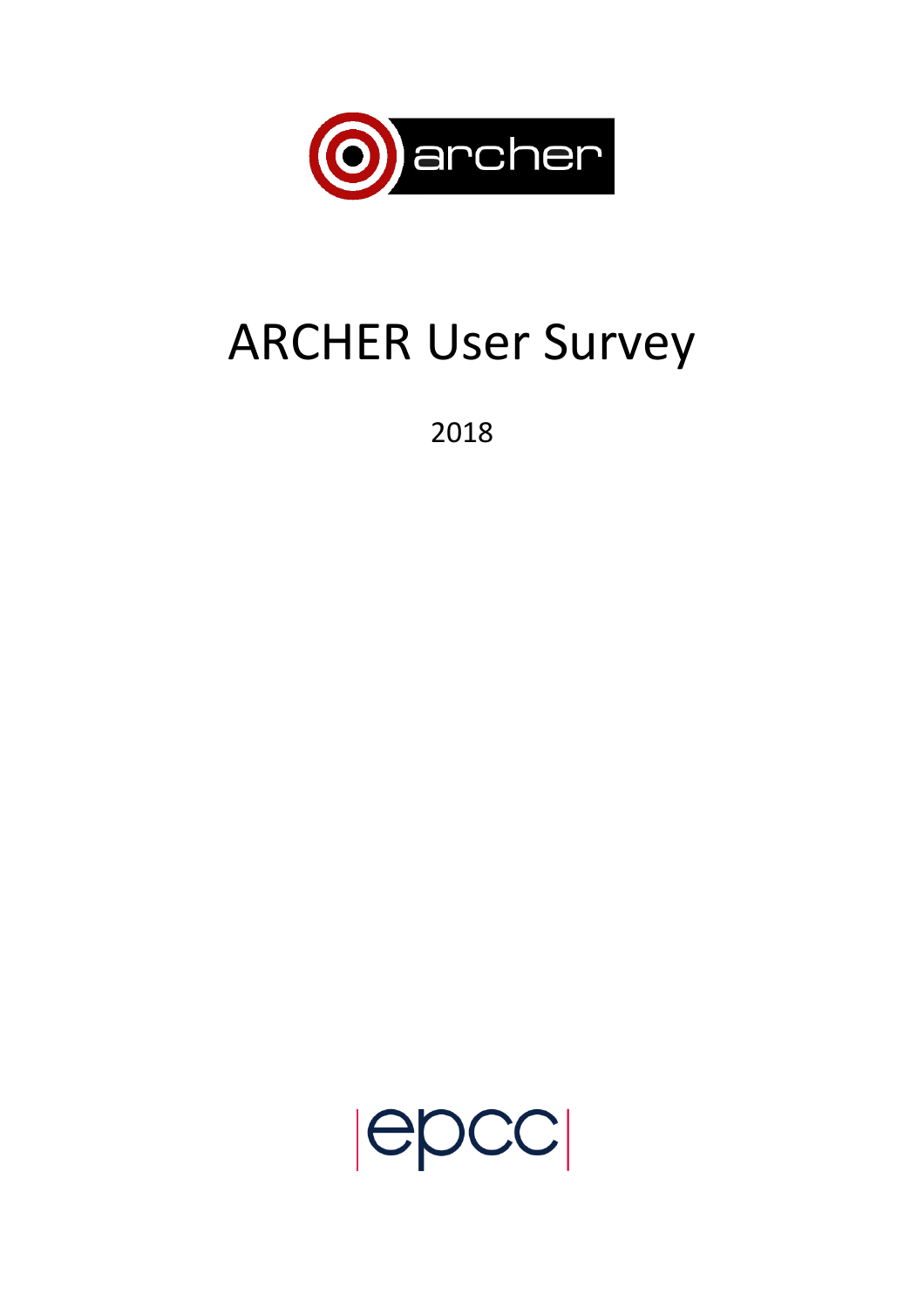## **1. Document Information and Version History**

| Version:      | 1.0                                    |  |  |
|---------------|----------------------------------------|--|--|
| <b>Status</b> | Draft                                  |  |  |
| Author(s):    | Anne Whiting                           |  |  |
| Reviewer(s)   | Alan Simpson, Andy Turner, Lorna Smith |  |  |

| <b>Version</b> | Date       | <b>Comments, Changes, Status</b>   | Authors, contributors,<br>reviewers |  |
|----------------|------------|------------------------------------|-------------------------------------|--|
| 0.1            | 2019-03-13 | Initial draft                      | Anne Whiting                        |  |
| 0.2            | 2019-03-13 | Added survey analysis data         | <b>Clair Barrass</b>                |  |
| 0.3            | 2019-03-14 | Added analysis text                | Anne Whiting                        |  |
| 0.4            | 2019-05-16 | Final check of language            | Lorna Smith                         |  |
| 1.0            | 2019-05-16 | Update after review and pdf format | Anne Whiting                        |  |
|                |            |                                    |                                     |  |

### **Structure of this paper**

**Section 2** provides a description of the survey, its questions, the scoring and how it was constructed. **Section 3** gives some highlights of the comments provided by responders to the survey.

**Section 4** provides an analysis of the responses received, comparisons to previous years and graphical distributions of the scores.

**Section 5** lists the comments received in full and unedited form by question together with the ID of the anonymous respondent.



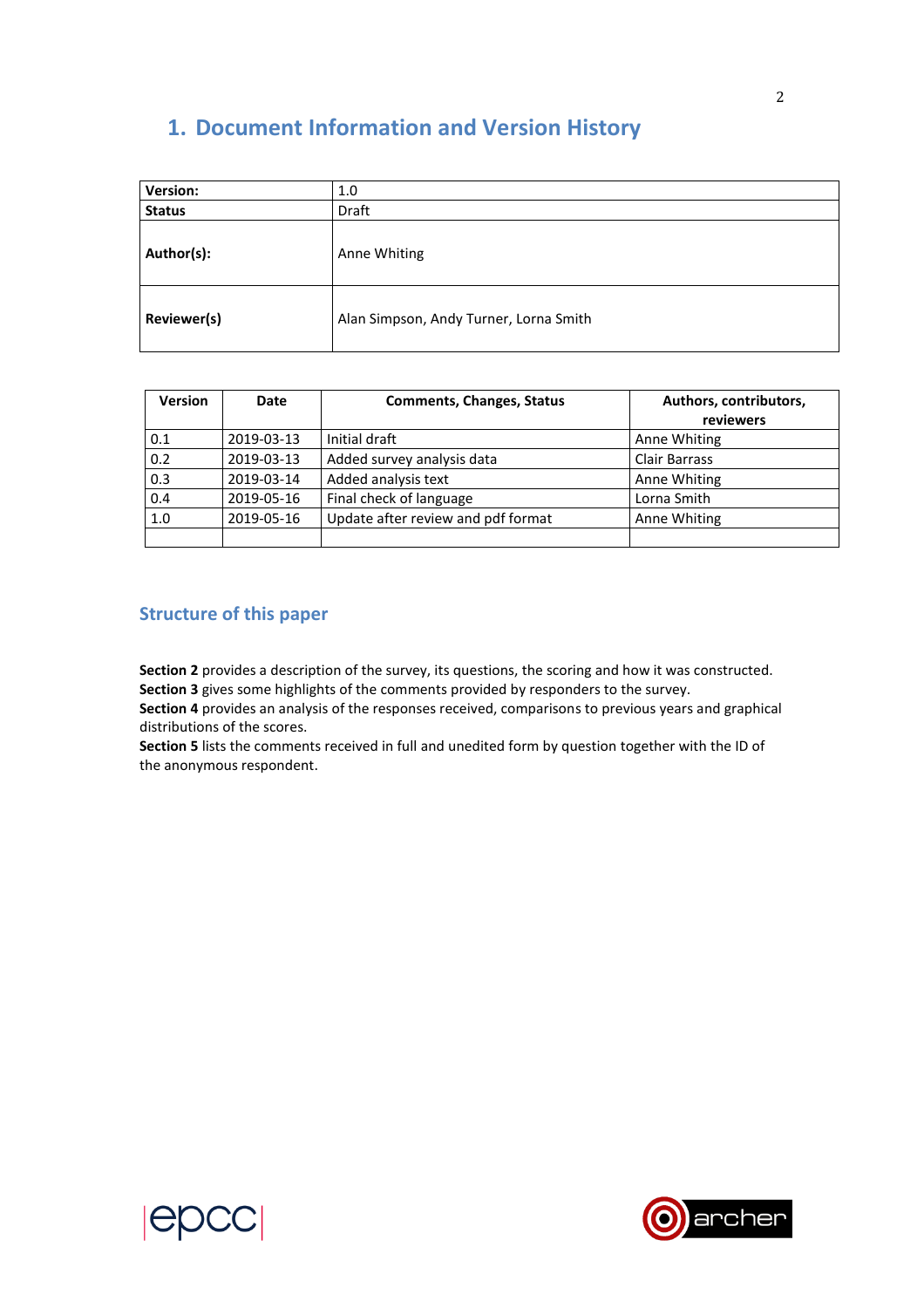## **2. Description of the Survey**

The ARCHER User Survey closed on 20 February 2019. 188 responses were received from ARCHER users. The survey asked for ratings (on a scale of 1 to 5) with the following questions:

- 1. Please rate your overall experience of the ARCHER Service (required) [Very Unsatisfied (1) Very Satisfied (5)]
- 2. Has the ARCHER hardware configuration met the requirements of your research? (required) [Not met any requirements  $(1)$  – Exceeded requirements  $(5)$ ]
- 3. Has the software on ARCHER met the requirements of your research? (required) [Not met any requirements  $(1)$  – Exceeded requirements  $(5)$ ]
- 4. If you have used the ARCHER helpdesk, please rate your experience [Very Unsatisfied (1) Very Satisfied (5)]
- 5. If you have used the ARCHER documentation, did it provide the information you required? [Did not provide the information I required (1) – Provided all the information I required and more (5)]
- 6. If you have used the ARCHER website, please rate the quality of the content and ease of navigation [Very poor (1) – Excellent (5)]
- 7. Please rate your experience of any ARCHER Training you have used (either online or face-toface)? [Very Unsatisfied (1) – Very Satisfied (5)]
- 8. If you have attended any ARCHER webinars or virtual tutorials, did you find the session worthwhile? [A complete waste of time (1) – Extremely interesting and useful (5)]
- 9. If you have attended any ARCHER online training material (e.g. Online Driving Test, screencasts), how useful did you find the material? [Of no use (1) – Extremely useful (5)]

Only the first three questions were compulsory for all survey respondents, but 97% of respondents also provided feedback to some of the optional questions. Users were also provided with the opportunity to offer comments or suggestions under all of the above headings, and provided with space for any other comments or suggestions at the end of the survey. These questions are the same as those in the Annual Survey in 2017, 2016 and 2015 and a superset of those in the Annual Survey in 2014 to allow comparison between different periods. As previously, user feedback received will be reviewed to identify opportunities for improvement.

The survey was constructed using Google Forms and embedded directly into the ARCHER website.



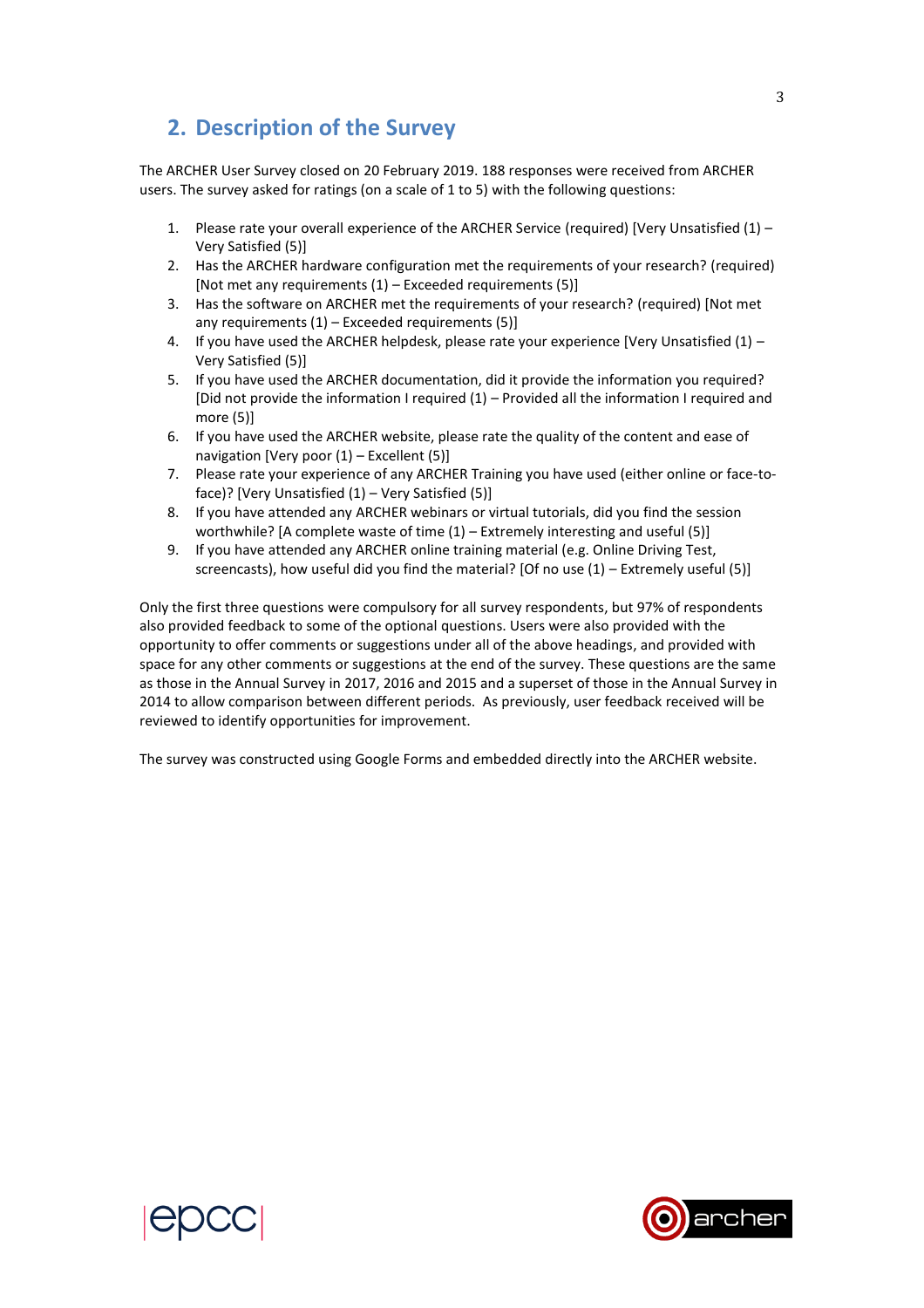## **Executive Summary**

The results of the 2018 annual ARCHER User Survey have been analysed. 188 responses were received with the mean results shown below (scores 1 representing "Very Unsatisfied" and 5 representing "Very Satisfied"):

| <b>Service Aspect</b>       | <b>2014 Mean</b>         | <b>2015 Mean</b> | <b>2016 Mean</b> | <b>2017 Mean</b> | <b>2018 Mean</b> |
|-----------------------------|--------------------------|------------------|------------------|------------------|------------------|
|                             | <b>Score</b>             | <b>Score</b>     | <b>Score</b>     | <b>Score</b>     | <b>Score</b>     |
|                             | (out of 5)               | (out of 5)       | (out of 5)       | (out of 5)       | (out of 5)       |
| <b>Overall Satisfaction</b> | 4.4                      | 4.3              | 4.3              | 4.4              | 4.5              |
| <b>Hardware</b>             | 4.1                      | 4.1              | 4.2              | 4.3              | 3.9              |
| <b>Software</b>             | 4.0                      | 4.0              | 4.2              | 4.1              | 3.8              |
| <b>Helpdesk</b>             | 4.5                      | 4.5              | 4.5              | 4.6              | 4.5              |
| <b>Documentation</b>        | 4.1                      | 4.1              | 4.2              | 4.2              | 4.0              |
| Website                     | 4.1                      | 4.2              | 4.2              | 4.2              | 4.0              |
| <b>Training</b>             | 4.1                      | 4.1              | 4.2              | 4.1              | 4.3              |
| <b>Webinars</b>             | 3.6                      | 3.9              | 3.9              | 4.2              | 3.9              |
| <b>Online training</b>      | $\overline{\phantom{a}}$ | 4.0              | 4.1              | 4.2              | 3.9              |

As can be seen, users have generally provided very positive feedback with the overall service receiving its highest rating since the start of service. The number of responses received was higher than in 2017. The rating for hardware and software was slightly down on previous years perhaps reflecting the age of the service and the desire of users for newer functionality. Many users provided<br>suggestions and comments on all aspects of the service. Where users have rated elements of the suggestions and comments on all aspects of the service. service under 3 or provided negative comments, the users will be contacted to obtain further details if they have provided contact information.



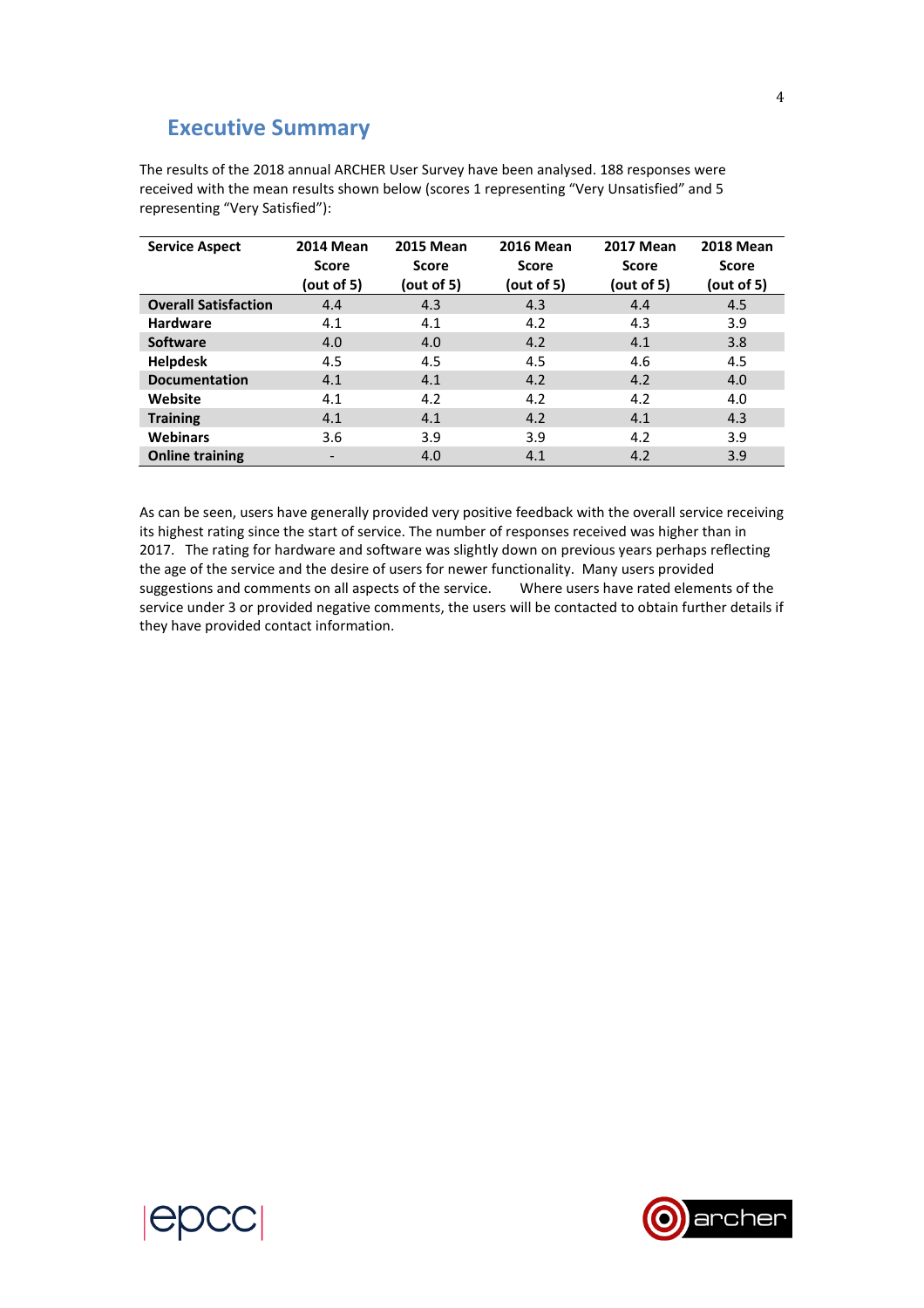#### Selected Quotes

The following quotes reflect the tone of the majority of responders to the survey with regard to the ARCHER service:

- *Fantastic service, best HPC system I have used.*
- *A very good service. If only all computing facilities were run by ARCHER.*
- *The current Cray system 'just works' for me; more so than any other type of cluster.*
- *I would just like to thank the ARCHER Service for their high level of provision.*
- *Thank you - without Archer, I would not be making as good progress with my research.*

Quotes on the helpdesk (which also reflect on the centralised CSE team) echo the particularly high ratings for this aspect of the service:

- *The help desk is amazing. They have helped me with multiple difficult requests (e.g. installing custom software) and really went above and beyond what I expected them to help me with. They always respond quickly and are determined to see the problem through.*
- *Fantastic. The support is also absolutely amazing.*
- *We had to install a dedicated software and got great support in compiling it!*
- *The helpdesk provides outstanding service with great courtesy and in a timely fashion.*

Changes have been made in response to previous user feedback and requests. These include modifying the development short queue so that it is available 24x7 rather than just within working hours. To encourage use of ARCHER at the weekend when it is quieter a discounted weekend queue has been introduced. Users have provided feedback on these changes:

- *Thank you for opening up the short (debug) testing queue as a 24/7 queue. It is very helpful.*
- *not sure if this is the best section, but I am a huge fan of the new short queue.*
- *I have always found the ARCHER service to be very good. I appreciate the initiatives that the service has taken to keep up to date with user usage, e.g. extending the debug queue to be available 24 hours, and starting a new 'weekend' queue.*

With ARCHER heading towards the end of its life, users providing comments highlighting the need for a replacement service:

- *An upgrade seems necessary within the next year or two in order to compete with other worldleading machines.*
- *Could be upgraded as it started years ago.*
- *Ivy Bridge CPUs are quite old now.*
- *From my experience the file-system is slow compared with other machines that I am using for example Hazel Hen.*





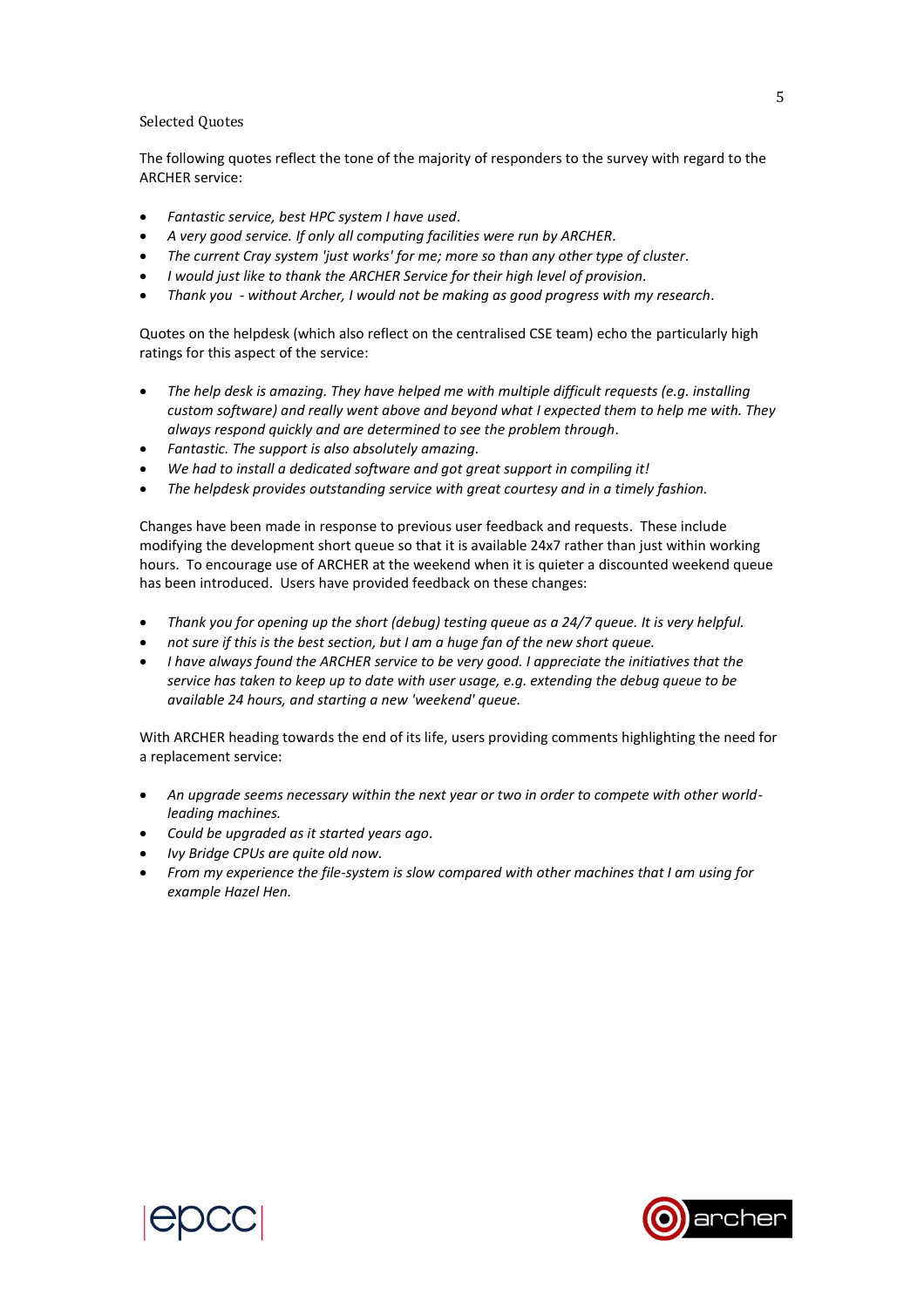## **3. Ratings**

All questions asked responders to rate their satisfaction with each particular aspect of the survey on a scale of 1 to 5 with 1 representing "Very Unsatisfied" and 5 representing "Very Satisfied". [Table](#page-5-0)  summarises the ratings for each aspect and reveals the all aspects of the ARCHER Service are rated highly by users. The number of responses was 188, up from 164 in 2017. Table 2 shows the responses to the 2017 survey, Table 3 from 2016, Table 4 those for 2015 and Table 5 those for 2014 for comparison purposes.

| <b>Service Aspect</b>       | <b>Total Responses</b> | Mean Score (out of 5) | <b>Median Score (out of 5)</b> |
|-----------------------------|------------------------|-----------------------|--------------------------------|
|                             |                        |                       |                                |
| <b>Overall Satisfaction</b> | 188                    | 4.5                   | 5                              |
| <b>Hardware</b>             | 188                    | 3.9                   | 4                              |
| <b>Software</b>             | 188                    | 3.8                   | $\overline{4}$                 |
| <b>Helpdesk</b>             | 144                    | 4.5                   | 5                              |
| <b>Documentation</b>        | 176                    | 4.0                   | $\overline{4}$                 |
| Website                     | 183                    | 4.0                   | 4                              |
| <b>Training</b>             | 103                    | 4.3                   | $\overline{4}$                 |
| <b>Webinars</b>             | 64                     | 3.9                   | 4                              |
| <b>Online training</b>      | 80                     | 3.9                   | 4                              |

**Table 1: Summary of scores for different aspects of the ARCHER Service 2018**

| <b>Service Aspect</b>       | <b>Total Responses</b> | Mean Score (out of 5) | <b>Median Score (out of 5)</b> |
|-----------------------------|------------------------|-----------------------|--------------------------------|
|                             |                        |                       |                                |
| <b>Overall Satisfaction</b> | 164                    | 4.4                   | 4                              |
| <b>Hardware</b>             | 164                    | 4.3                   | 4                              |
| <b>Software</b>             | 164                    | 4.1                   | 4                              |
| <b>Helpdesk</b>             | 132                    | 4.6                   | 5                              |
| <b>Documentation</b>        | 156                    | 4.2                   | 4                              |
| Website                     | 161                    | 4.2                   | 4                              |
| <b>Training</b>             | 98                     | 4.1                   | 4                              |
| <b>Webinars</b>             | 65                     | 4.2                   | 4                              |
| <b>Online training</b>      | 74                     | 4.2                   | 4                              |

**Table 2: Summary of scores for different aspects of the ARCHER Service 2017**

| <b>Service Aspect</b>       | <b>Total Responses</b> | Mean Score (out of 5) | <b>Median Score (out of 5)</b> |
|-----------------------------|------------------------|-----------------------|--------------------------------|
| <b>Overall Satisfaction</b> | 161                    | 4.3                   | 4                              |
| <b>Hardware</b>             | 161                    | 4.2                   | 4                              |
| <b>Software</b>             | 161                    | 4.2                   | 4                              |
| <b>Helpdesk</b>             | 136                    | 4.5                   | 5                              |
| <b>Documentation</b>        | 152                    | 4.2                   | 4                              |
| Website                     | 155                    | 4.2                   | 4                              |
| <b>Training</b>             | 94                     | 4.2                   | 4                              |
| <b>Webinars</b>             | 64                     | 3.9                   | 4                              |
| <b>Online training</b>      | 70                     | 4.1                   | 4                              |

<span id="page-5-0"></span>**Table 3: Summary of scores for different aspects of the ARCHER Service 2016**



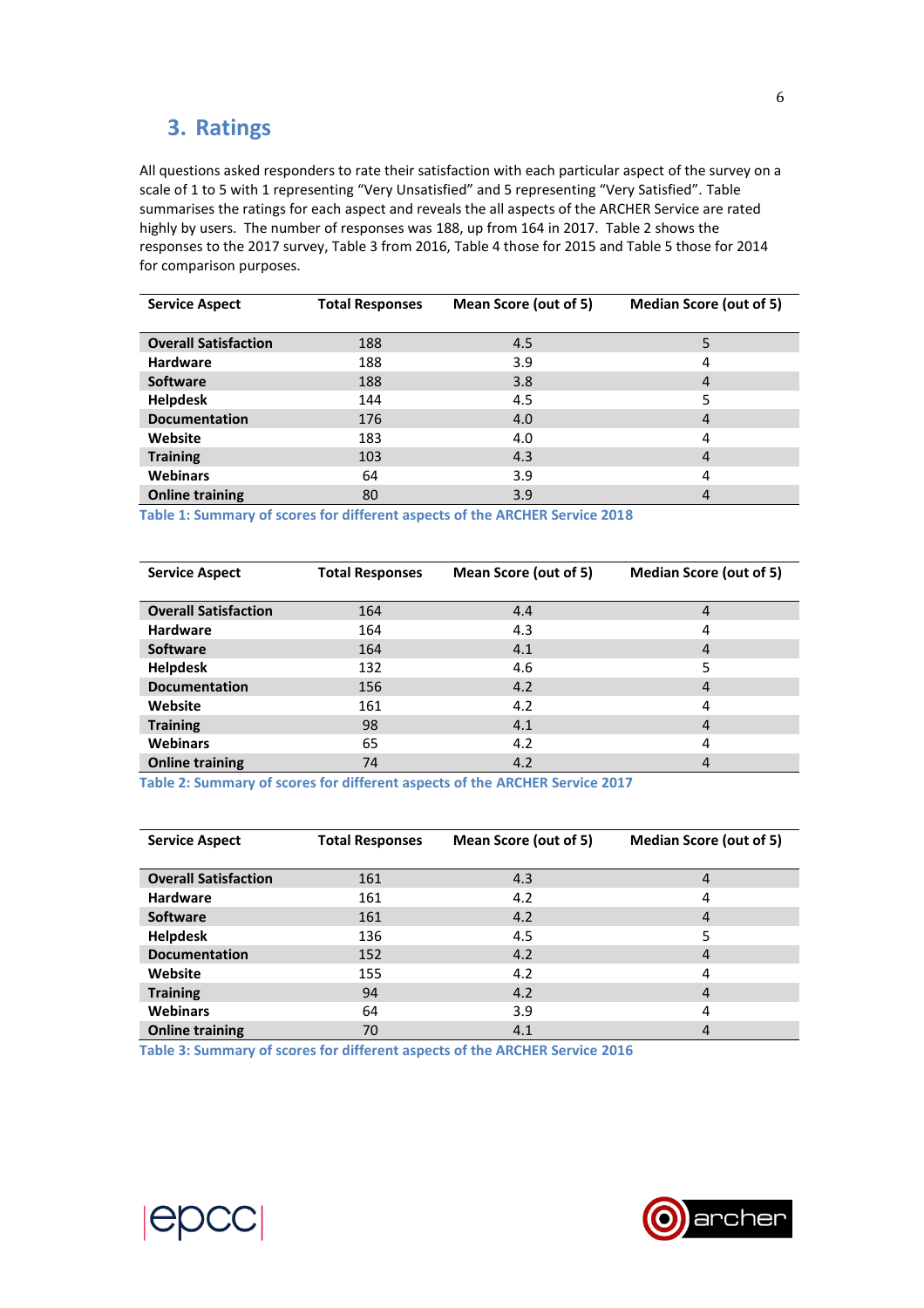| <b>Service Aspect</b>       | <b>Total Responses</b> | Mean Score (out of 5) | <b>Median Score (out of 5)</b> |  |
|-----------------------------|------------------------|-----------------------|--------------------------------|--|
|                             |                        |                       |                                |  |
| <b>Overall Satisfaction</b> | 230                    | 4.3                   | 4                              |  |
| <b>Hardware</b>             | 230                    | 4.1                   | 4                              |  |
| <b>Software</b>             | 230                    | 4.0                   | $\overline{4}$                 |  |
| <b>Helpdesk</b>             | 198                    | 4.5                   | 5                              |  |
| <b>Documentation</b>        | 215                    | 4.1                   | $\overline{4}$                 |  |
| Website                     | 221                    | 4.2                   | 4                              |  |
| <b>Training</b>             | 147                    | 4.1                   | 4                              |  |
| <b>Webinars</b>             | 102                    | 3.9                   | 4                              |  |
| <b>Online training</b>      | 104                    | 4.0                   | 4                              |  |

**Table 4: Summary of scores for different aspects of the ARCHER Service 2015**

| <b>Service Aspect</b>       | <b>Total Responses</b> | Mean Score (out of 5) | <b>Median Score (out of 5)</b> |
|-----------------------------|------------------------|-----------------------|--------------------------------|
|                             |                        |                       |                                |
| <b>Overall Satisfaction</b> | 153                    | 4.4                   | 4                              |
| <b>Hardware</b>             | 153                    | 4.1                   | 4                              |
| <b>Software</b>             | 153                    | 4.0                   | $\overline{a}$                 |
| <b>Helpdesk</b>             | 129                    | 4.5                   | 5                              |
| <b>Documentation</b>        | 142                    | 4.1                   | 4                              |
| Website                     | 144                    | 4.1                   | 4                              |
| <b>Training</b>             | 81                     | 4.1                   | $\overline{4}$                 |
| <b>Webinars</b>             | 41                     | 3.6                   | 4                              |
| <b>Online training</b>      | -                      |                       |                                |

**Table 5: Summary of scores for different aspects of the ARCHER Service 2014**

Table 6 shows a comparison of mean scores for the different questions across Annual Surveys since the service began. This comparison shows that the mean ratings for hardware and software are slightly lower than in previous years, perhaps reflecting the age of the service. All aspects of the ARCHER service continue to receive very high satisfaction ratings from the users with the overall service rating for 2018 being the highest over the lifetime of the service. The Helpdesk continues to stand out as the highest rated aspect of the service in both surveys with an extremely high mean score. This is testament to the hard work of all service partners (SP, CSE and Cray) in ensuring that responses to the users through the helpdesk are timely, accurate, useful and polite.

| <b>Service Aspect</b>       | <b>2014 Mean</b>         | <b>2015 Mean</b> | <b>2016 Mean</b> | <b>2017 Mean</b> | <b>2018 Mean</b> |
|-----------------------------|--------------------------|------------------|------------------|------------------|------------------|
|                             | <b>Score</b>             | <b>Score</b>     | Score            | Score            | <b>Score</b>     |
|                             | (out of 5)               | (out of 5)       | (out of 5)       | (out of 5)       | (out of 5)       |
| <b>Overall Satisfaction</b> | 4.4                      | 4.3              | 4.3              | 4.4              | 4.5              |
| <b>Hardware</b>             | 4.1                      | 4.1              | 4.2              | 4.3              | 3.9              |
| <b>Software</b>             | 4.0                      | 4.0              | 4.2              | 4.1              | 3.8              |
| <b>Helpdesk</b>             | 4.5                      | 4.5              | 4.5              | 4.6              | 4.5              |
| <b>Documentation</b>        | 4.1                      | 4.1              | 4.2              | 4.2              | 4.0              |
| Website                     | 4.1                      | 4.2              | 4.2              | 4.2              | 4.0              |
| <b>Training</b>             | 4.1                      | 4.1              | 4.2              | 4.1              | 4.3              |
| <b>Webinars</b>             | 3.6                      | 3.9              | 3.9              | 4.2              | 3.9              |
| <b>Online training</b>      | $\overline{\phantom{a}}$ | 4.0              | 4.1              | 4.2              | 3.9              |

**Table 6: Comparison of mean scores from 2014, 2015, 2016 and 2017 User Surveys for different aspects of the ARCHER Service**

As can be seen from [Figure 1,](#page-7-0) the overall satisfaction with the ARCHER service is extremely high with no responders rating the service below 3 on a 1-5 scale from "Very Unsatisfied" to "Very Satisfied." The mean rating is 4.5, up from 4.4 in 2017. The median rating is up from 4 in 2017 to 5.



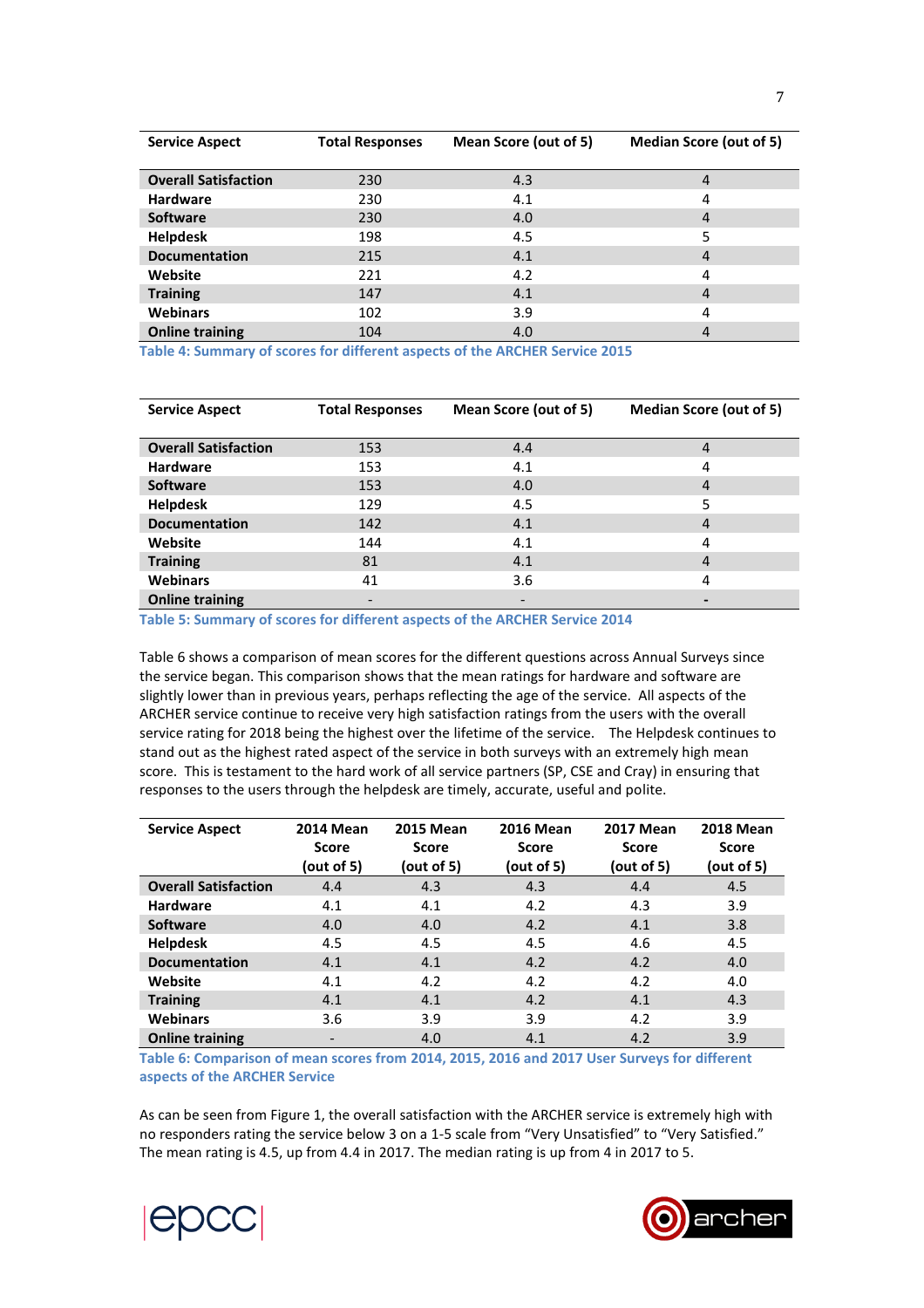

<span id="page-7-0"></span>

For the hardware and software [\(Figure 2](#page-7-1) and [Figure 3](#page-8-0) respectively), the overall satisfaction with the service is high, though lower than for 2017, with 3 users rating the hardware below 3 and 4 users rating the software below 3. There was one rating of 1 ("Very Unsatisfactory") for the software and none for the hardware on ARCHER this year. The mean rating for hardware is 3.9 (median is 4) and the mean rating for the software is 3.8 (median is 4).



<span id="page-7-1"></span>**Figure 2: Distribution of scores for satisfaction with the ARCHER hardware (164 responses in total).**

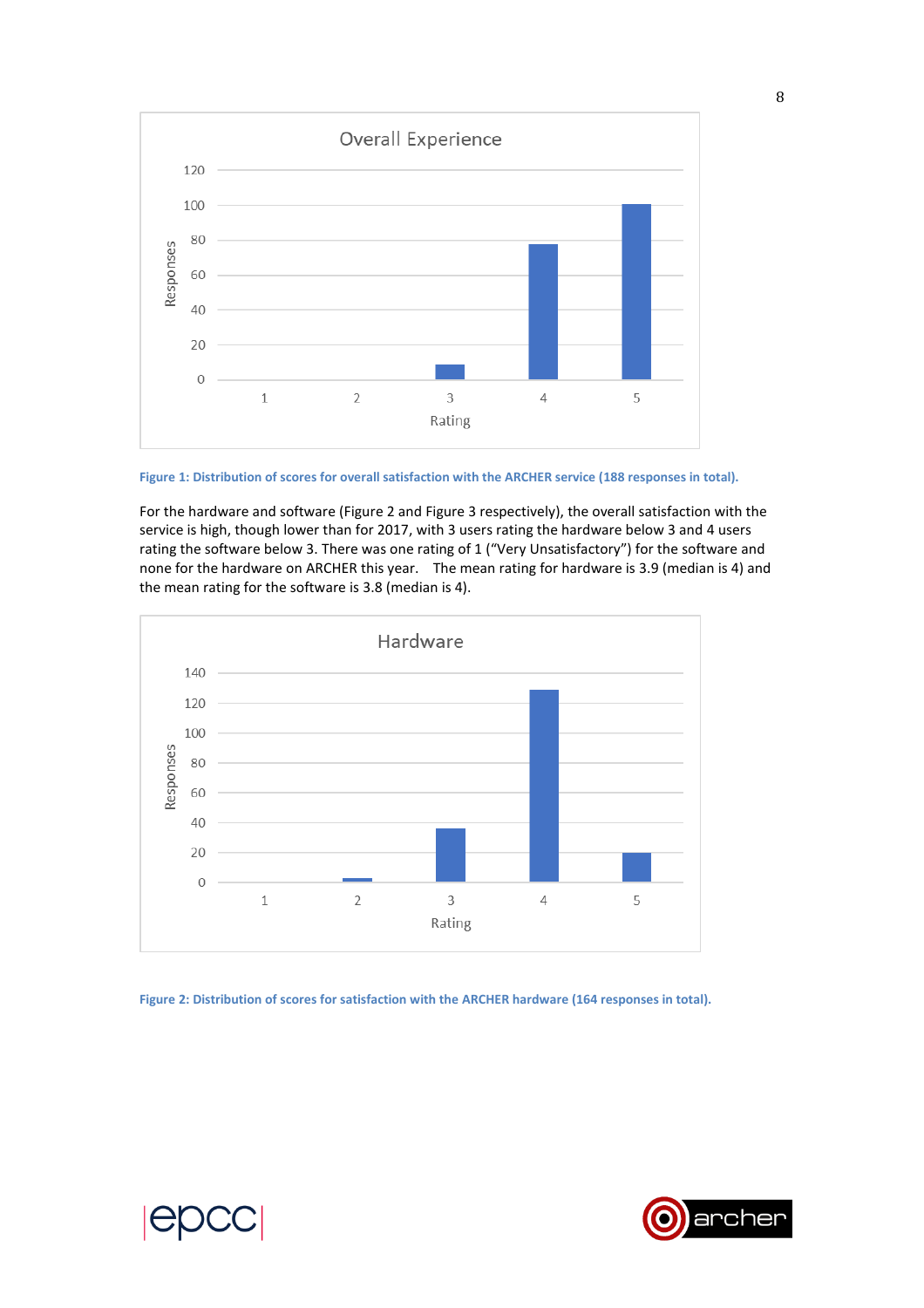

<span id="page-8-0"></span>**Figure 3: Distribution of scores for satisfaction with the ARCHER software (164 responses in total).**

The satisfaction ratings for the ARCHER Helpdesk showed no responses with a score under 3 and a mean rating of 4.5 (median is 5). Of the 144 responses, 85 (60%) gave a score of 5 ("Excellent"). No users gave a score of less than 3.



#### **Figure 4: Distribution of scores for satisfaction with the ARCHER helpdesk (144 responses in total).**

ARCHER documentation (Figure 5, mean = 4.0, median 4) and website (Figure 6, mean = 4.0, median 4) show the same high level of overall satisfaction as that shown for the overall service, as well as having high respondent rates. The 6 users who gave a score of 2 will be contacted where they have provided their email addresses to ask for further details.

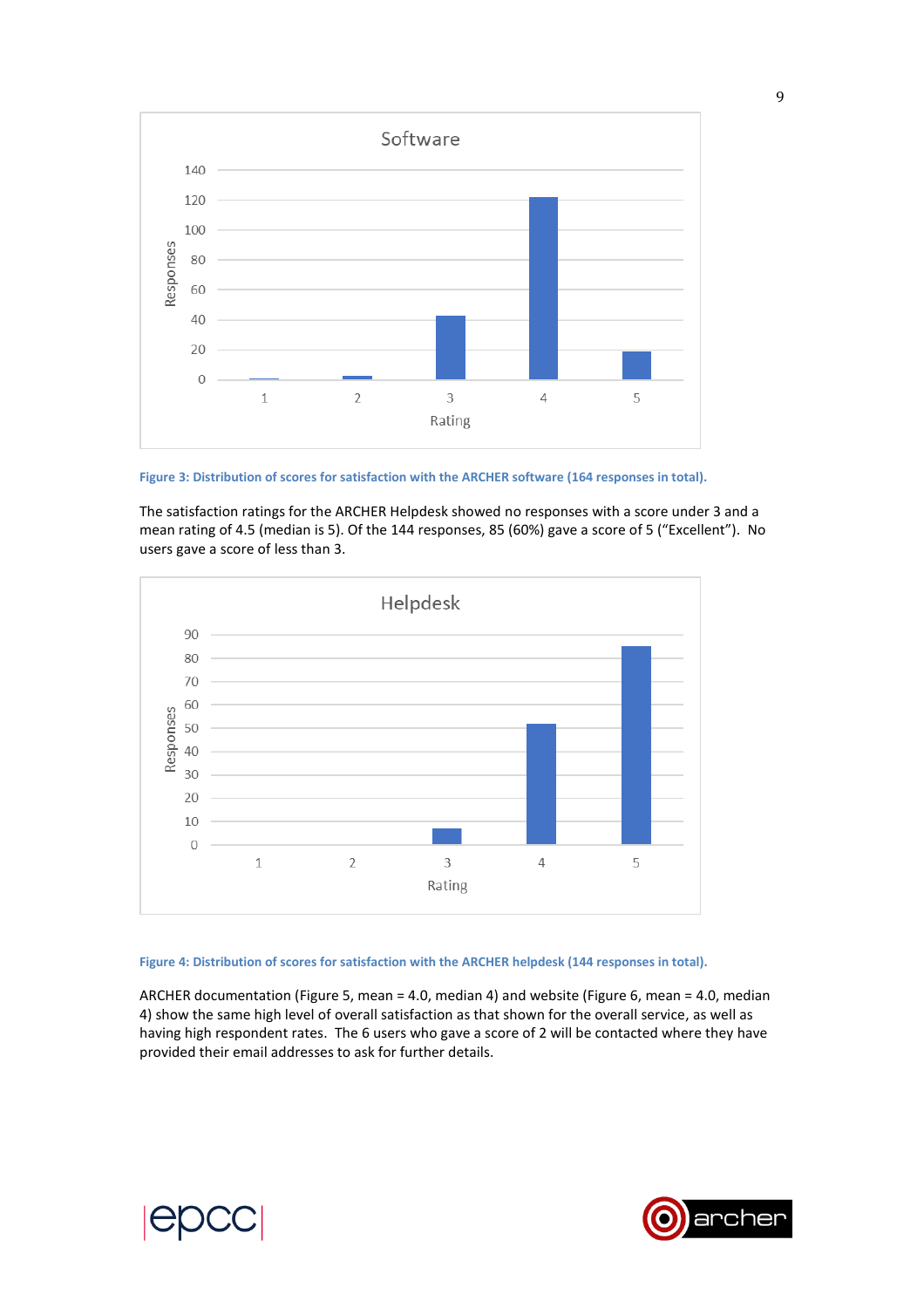

**Figure 5: Distribution of scores for satisfaction with the ARCHER documentation (176 responses in total).**



**Figure 6: Distribution of scores for satisfaction with the ARCHER website (183 responses in total).**

The results for ARCHER training (Figure 7, mean = 4.3, median = 4) are high and consistent with the course survey results presented in the CSE Service quarterly reports. There were 15 users with a rating of 3 and no responses with a rating under 3.

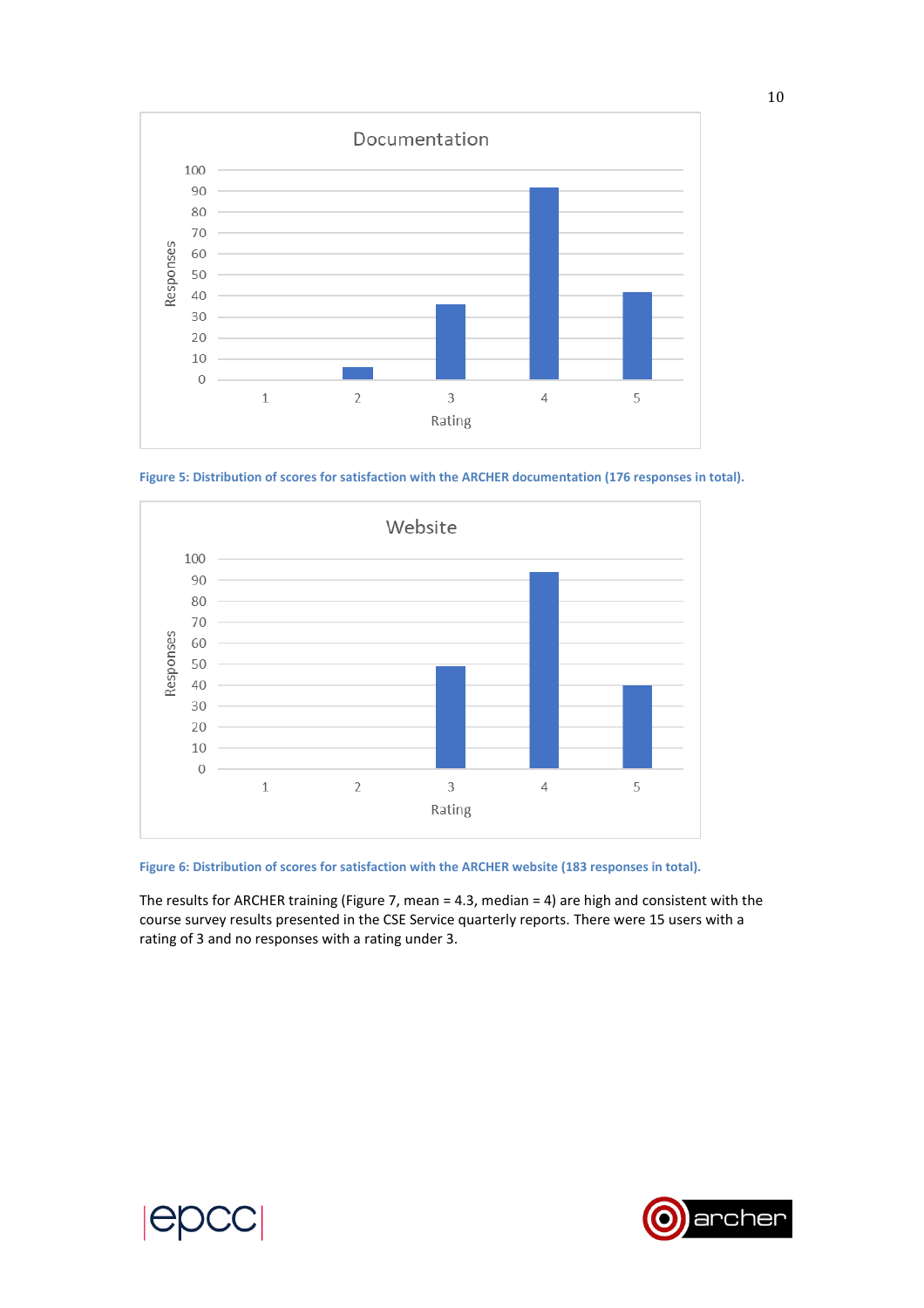

**Figure 7: Distribution of scores for satisfaction with the ARCHER training (103 responses in total).**

The webinars and online training have a lower respondent rate (possibly due to the fact that they are of interest to a subset of ARCHER users) but show a high satisfaction rating (Figures 8 and 9, mean =  $3.9$ , median = 4 for both).



**Figure 8: Distribution of scores for satisfaction with the ARCHER webinars (64 responses in total).**



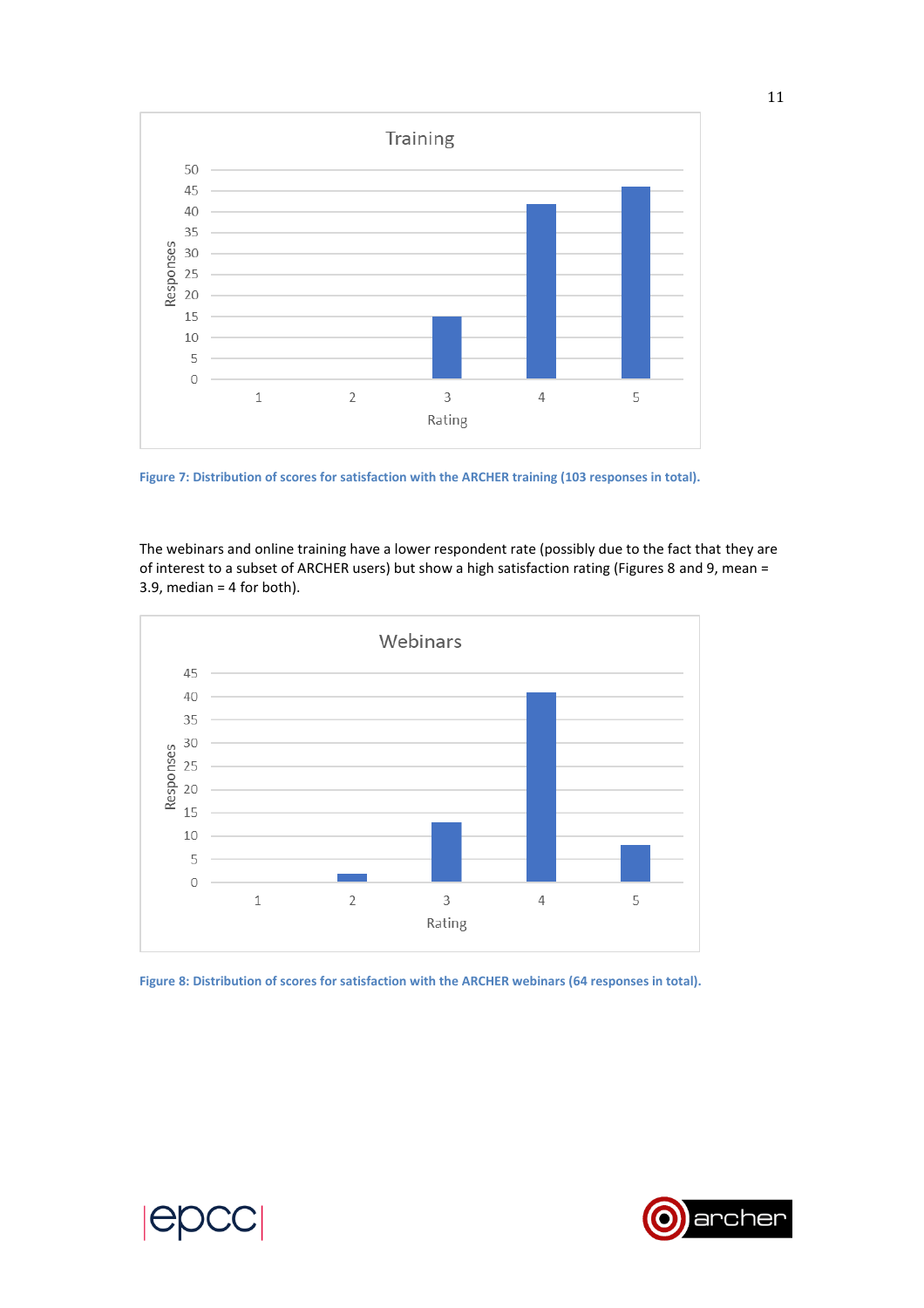

**Figure 9: Distribution of scores for satisfaction with the ARCHER Online Training (80 responses in total).**



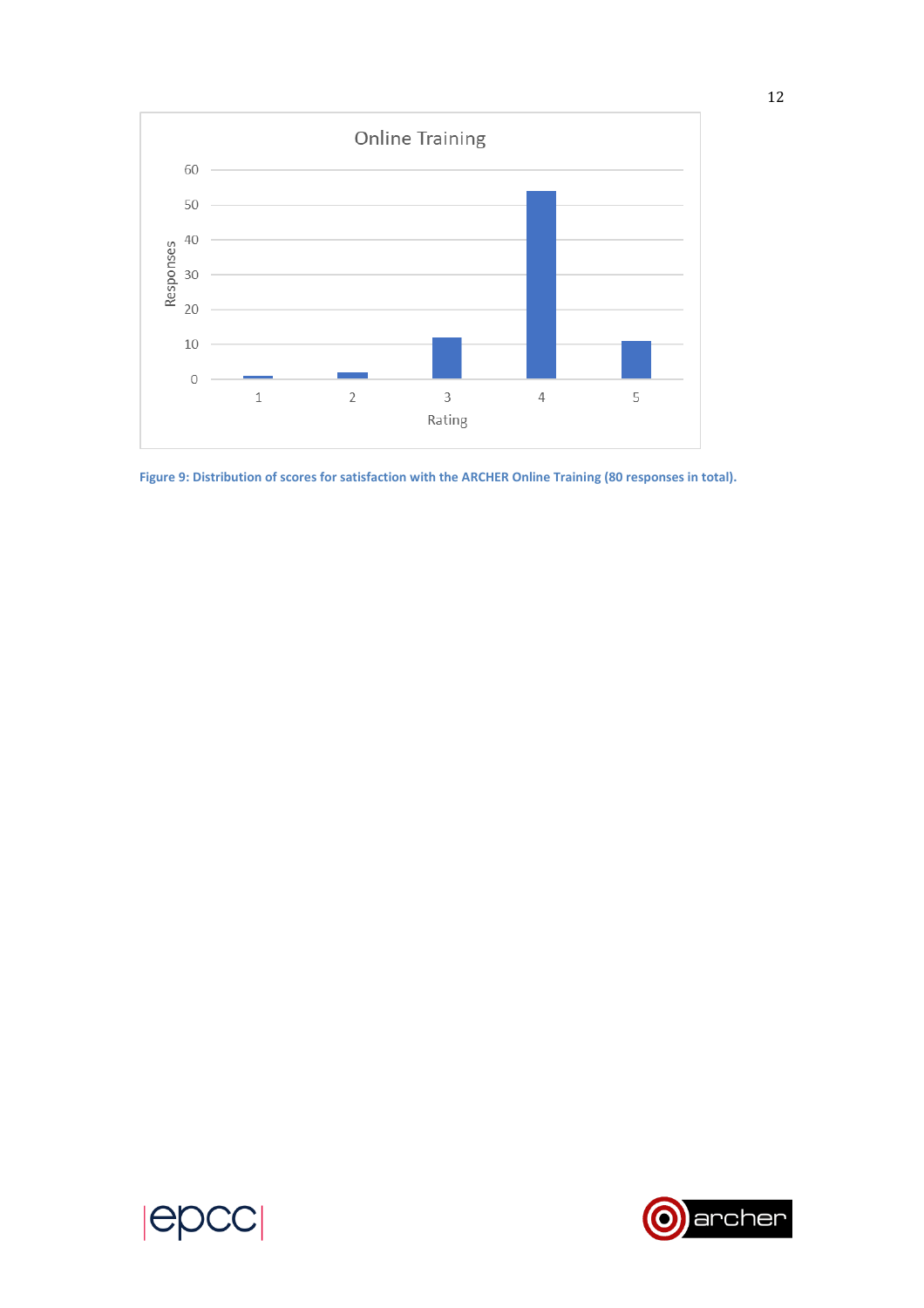## **4. List of Comments**

The comments shown are all the comments received for each question in an unedited form. The number shown in brackets at the end of each comment represents the ID of the anonymous respondent.

#### **Hardware**

- Could be upgraded as it started years ago (1)
- The hardware is excellent, and provides the performance that I have been looking for at small and large scales. I think that appropriate hardware has bought and installed for this system (16)
- It is almost satisfy my research usage. (22)
- I use simulation software that occasionally requires very large output files (several gigabytes each) I find that very often writing these files takes upwards of 10-20 minutes each. If multiple files are required on a large job this can inflate the cost of running the jobs somewhat. I have not attempted to quantify or diagnose the cause, but it seems far slower than writing large files on any other machine I use. (27)
- coupled model climate simulations are quite slow on ARCHER compared to the MONSOON HPC platform (32)
- Addition to GPUs (33)
- My work is better served by Tier 2 resources, but it is not possible to directly apply for these in EPSRC proposals. (38)
- Increased RAM on normal nodes are needed for high level GW calculations (39)
- Fantastic. The support is also absolutely amazing.(41)
- Would be great if there were nodes with large (>12GB) memory per core. 43)
- GPU units would be very useful. Sometimes I require more hard disk for temporary scratch space(52)
- Less bespoke, more commodity would reduce the learning curve. (54)
- Access to a larger percentage, or expansion of ARCHER urgently required. (55)
- Conventional configuration nodes make porting and maintaining code easy. The Xeon Phi nodes have been interesting, and work to make use of them has resulted in better vectorisation which also benefitted runs on standard nodes. The overall performance on the Xeon phi nodes was comparable to standard nodes. (70)
- Very good. (73)
- Excellent (83)
- Some of my calculations would benefit from more memory (I underpopulate nodes to get round this) (87)
- Not sure this is a hardware issue. I have a serious problem with memory management of my jobs. Some of my jobs failed with no specific reason and the information about memory usage was not advisable at all. I still don't have a clue how to estimate the memory usage of my jobs, especially for the failed ones. (89)
- Slow to compile in comparison to other machines I have used. Though I understand there might be a trade off between compile and compute speed?(92)
- Might be useful to have a few more high memory nodes, but great otherwise! (95)
- Increase capacity rather than capability (97)
- not sure if this is the best section, but I am a huge fan of the new short queue. (99)
- Ivy Bridge CPUs are quite old now (101)
- Access to GPU resources will cover more areas of research. (109)
- Same executable should work on login, post processing and compute nodes (111)
- At the moment ARCHER hardware configuration works well with applications which use massively MPI and are poorly memory bounded. Unfortunately, I wasn't able to get good performances for the applications I've been working with that don't use MPI and require an high memory bandwith. Most of them are applications related to Computer Vision. (115)
- Incorporation of GPU nodes will speed up many calculations (126)
- More RAM per node might be nice (127)



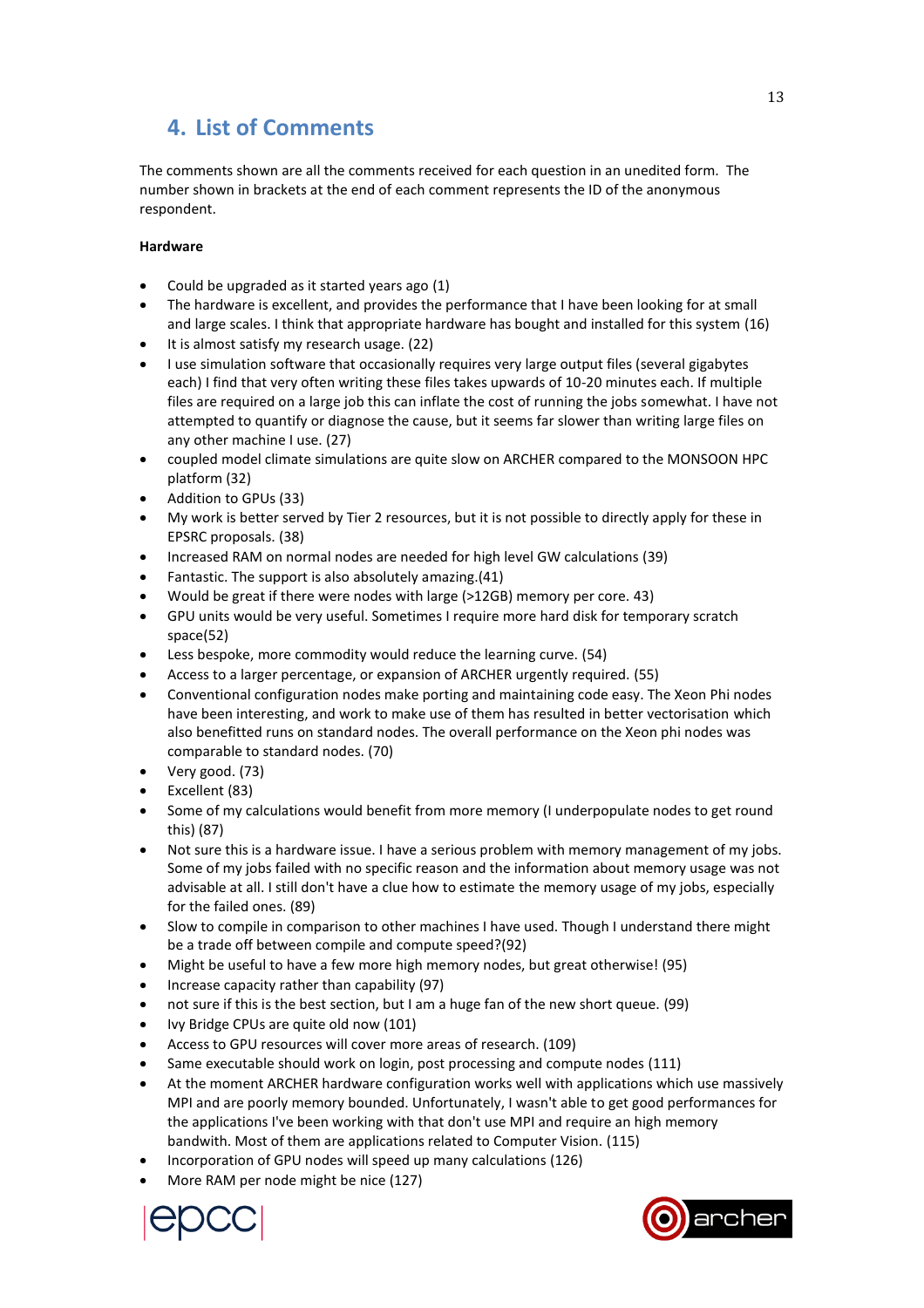- Bigger! (135)
- Hardware failures need to more clearly notified to users. (138)
- Shared queues need to be able to be reservable. For training the shared queue is the weak point as compilation times are exceptionally variable. (146)
- From my experience the file-system is slow compared with other machines that I am using for example Hazel Hen.(148)
- The budgets should be updated more frequently. So jobs can stop immediately when the budget is consumed instead of charging other research groups in the same consortium or project. (149)
- ARCHER needs to be expanded. The UK is lagging behind the international competition in computational resources. (151)
- I'd prefer a DAC that was more interactive and easier to use (155)
- the job queue system can be updated (167)
- I wish there were more nodes in the 'bigmem' queue (more nodes with larger amounts of RAM memory) (168)
- An upgrade seems necessary within the next year or two in order to compete with other worldleading machines. (174)
- Would be good to have other testbeds like the Xeon Phi or a formal mechanism for using kAUs on other Tier 2 systems. Instead I'm having to invest grant income on my own local testbed may not always be value for money for the taxpayer. (182)
- all is fine at the moment (186)

#### **Software**

- Small updates to the software stack (mostly Cray environments, in this case) have had a large negative effect on the performance of programs that had already been compiled. In some cases, recompilation fixed the issue, in others a deeper investigation was required, detracting from the amount of time able to be given to science performed on Archer (17)
- Perfect (24)
- the JASMiN VM for data analysis is useful, but at times significantly slower than working on JASMIN and the user cannot run scripts in batch mode (32)
- Optimised compilations of common chemistry software, with appropriate licenses could save a bunch of hassle and kAUs (39)
- Takes a long time for software to be updated/installed. Why isn't LAMMPS on Archer? (40)
- Most packages I needed were already installed, there were a few lesser-known ones that I needed to install myself (41)
- The compiler and MPI toolchains usage differs too much from non-Cray equivalent tools commonly found on HPC clusters, making the port of software on ARCHER excessively painful (57)
- The current Cray system 'just works' for me; more so than any other type of cluster (84)
- Update gromacs to 2019 version (86)
- The TSK field for output from the qstat command only gives three digits, so jobs with 1000 processors or more are not displayed correctly. (95)
- Very difficult to install and run python software. Need a standardised python environment. (97)
- It would be nice to have more MPI implementations to choose from, e.g. Intel MPI or Open MPI. Cray MPICH2 does not support ILP64 interface, while the other two can. (101)
- Same executable should work on login, post processing and compute nodes (111)
- I wasn't able to find always the release version: intel compiler, chapel compiler for example (115)
- Dynamic Process Management might be very helpful for some users in the future (133)
- make scp work (135)
- Need CASTEP 18.1 (142)
- Would be good if python 3 libs (iris) were easier to install on compute nodes and python3.6 or 3.7 were supported. (150)
- data analysis and data transfer/management software could be improved (151)
- I run a model written in Matlab (not my choice!!), which does not exist on Archer. I understand this is a difficult software to support due to the licensing complications, but I have worked on



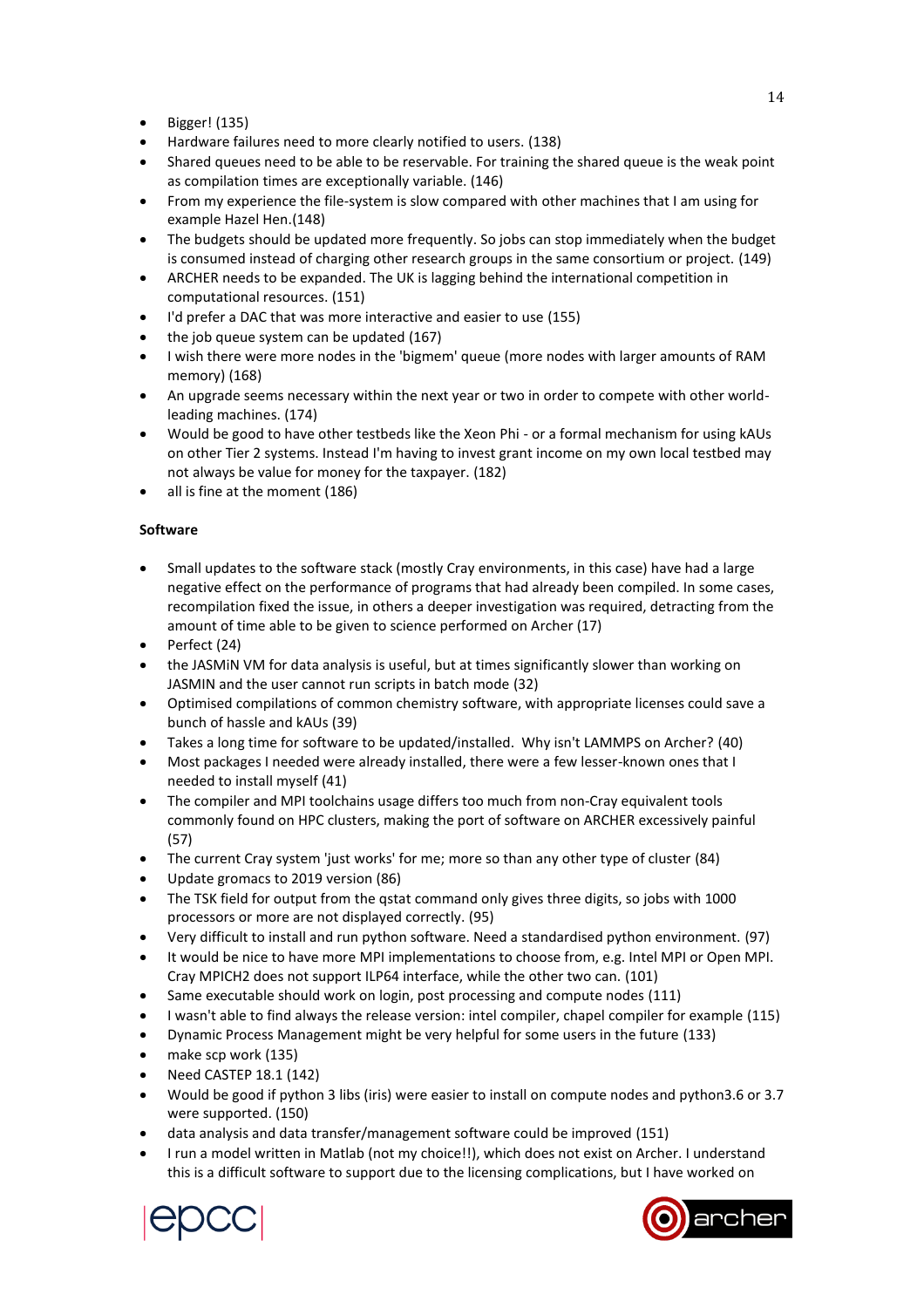other supercomputers that have figured out a system for users to add their own licenses. Right now I am using Matlab Compiler to compile the model on my local machine and Matlab Runtime to run it on Archer. This works, but adds complexity to my workflow and the compiler license was expensive. (152)

- latest mpi4py and ase (atomic simulation environment) modules would be very useful to have pre-installed (154)
- I wish the experience across compute / log-in nodes was more similar and log-in nodes that didn't kick you off after a while (155)
- Update NAMD to latest version (2.13) please (158)
- I have no particular comment on software. I am fully satisfied. (174)
- Older compilers are removed, which creates enormous amounts of work when finnicky older codes are not supported by newer compilers. This has happened with HiFi, an MHD solver built on SEL. I don't have the time to research and develop the changes needed to make it work with newer compilers. (176)
- Sometimes have issues with OpenFOAM on Archer, especially with decomposition (181)
- Had to install some software (182)
- all is fine, slight extension the accessibility to depreciated software versions would be useful (186)
- Write a tool (showbf) that tells which resources are immediately available, namely how many nodes are free and for how much time. (I have access to machines where there is this showbf script, and it is enormously useful) (188)



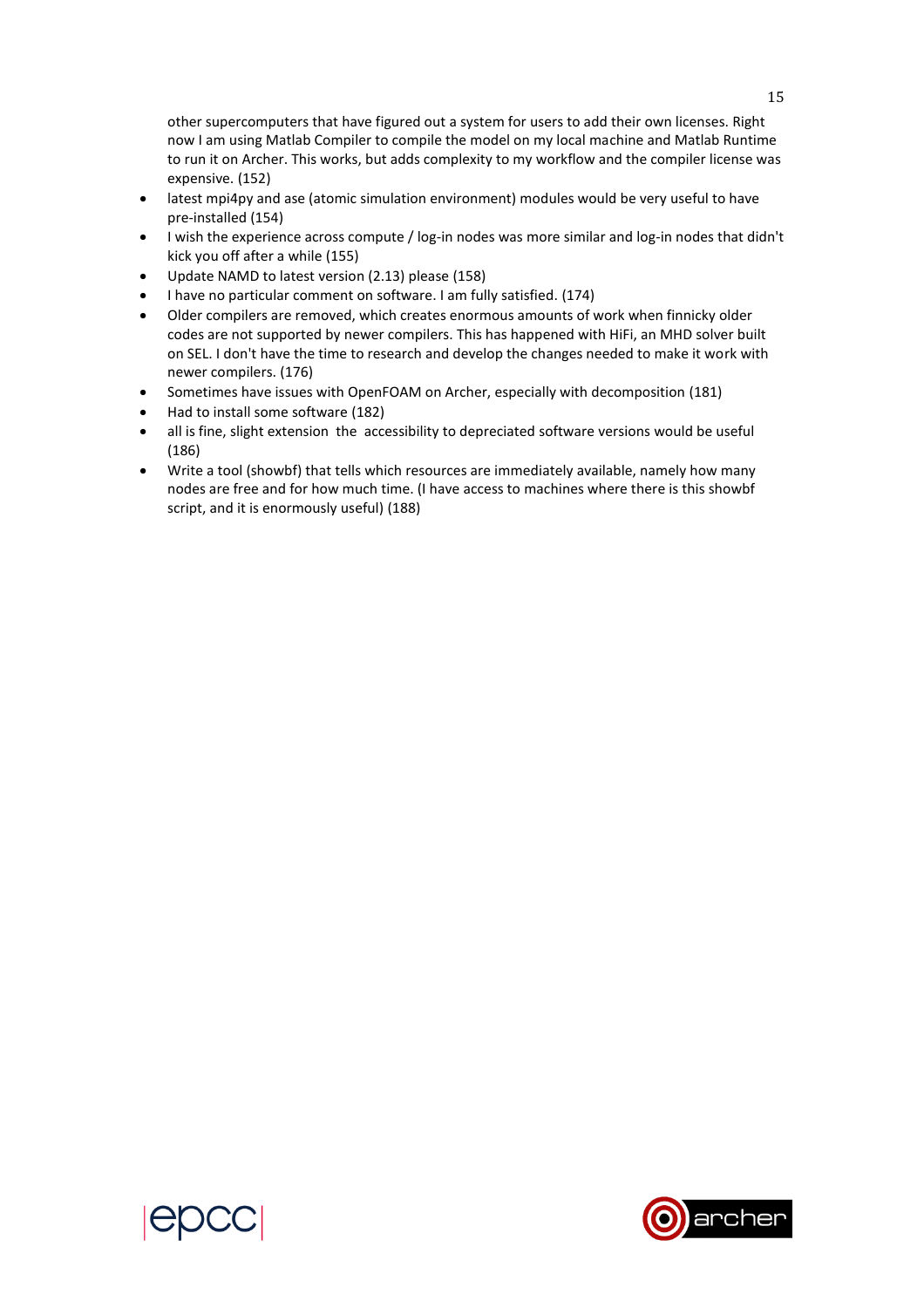#### **Helpdesk**

- Excellent
- I did not have recourse to go straight to the Archer helpdesk, but colleagues at EPCC did, and received prompt responses. From what I can tell they are doing their job well. (16)
- Good enough (22)
- Outstanding help. (33)
- When I have needed any help and advice replies have been speedy and very informative (36)
- The ARCHER helpdesk has always provided outstanding assistance with my queries. (39)
- Quick and helpful responses, although actual work to change any software (ex enable an internal module on an available module) took months (40)
- 10/10 really fantastic support (41)
- They attended all my questions properly. (52)
- The helpdesk provides outstanding service with great courtesy and in a timely fashion. (61)
- Fast response and detailed answer which was very helpful. (70)
- very helpful (73)
- No it is fine (83)
- Prompt and helpful! (95)
- They were prompt and helpful. (97)
- We had to install a dedicated software and got great support in compiling it! (109)
- Your helpdesk should be more responsive when it comes to different software versions that need to be installed. (121)
- Quick helpful responses to any issues (125)
- Very helpful resolving an issue (127)
- Very helpful. Respond within quick time too! (132)
- Very friendly and fast replies. (133)
- Very helpful in setting up training accounts for UKCA training (146)
- they are the best (151)
- The help desk is amazing. They have helped me with multiple difficult requests (e.g. installing custom software) and really went above and beyond what I expected them to help me with. They always respond quickly and are determined to see the problem through (152)
- Thank you so much for your excellent support throughout the year. (165)
- I had very fast responses from the helpdesk which was appreciated. (171)
- All queries have been answered promptly, and staff have been most helpful (173)
- I have always been very happy with their service and the speed of response. (174)
- They are very quick to respond and helpful (181)
- all was helpful (186)



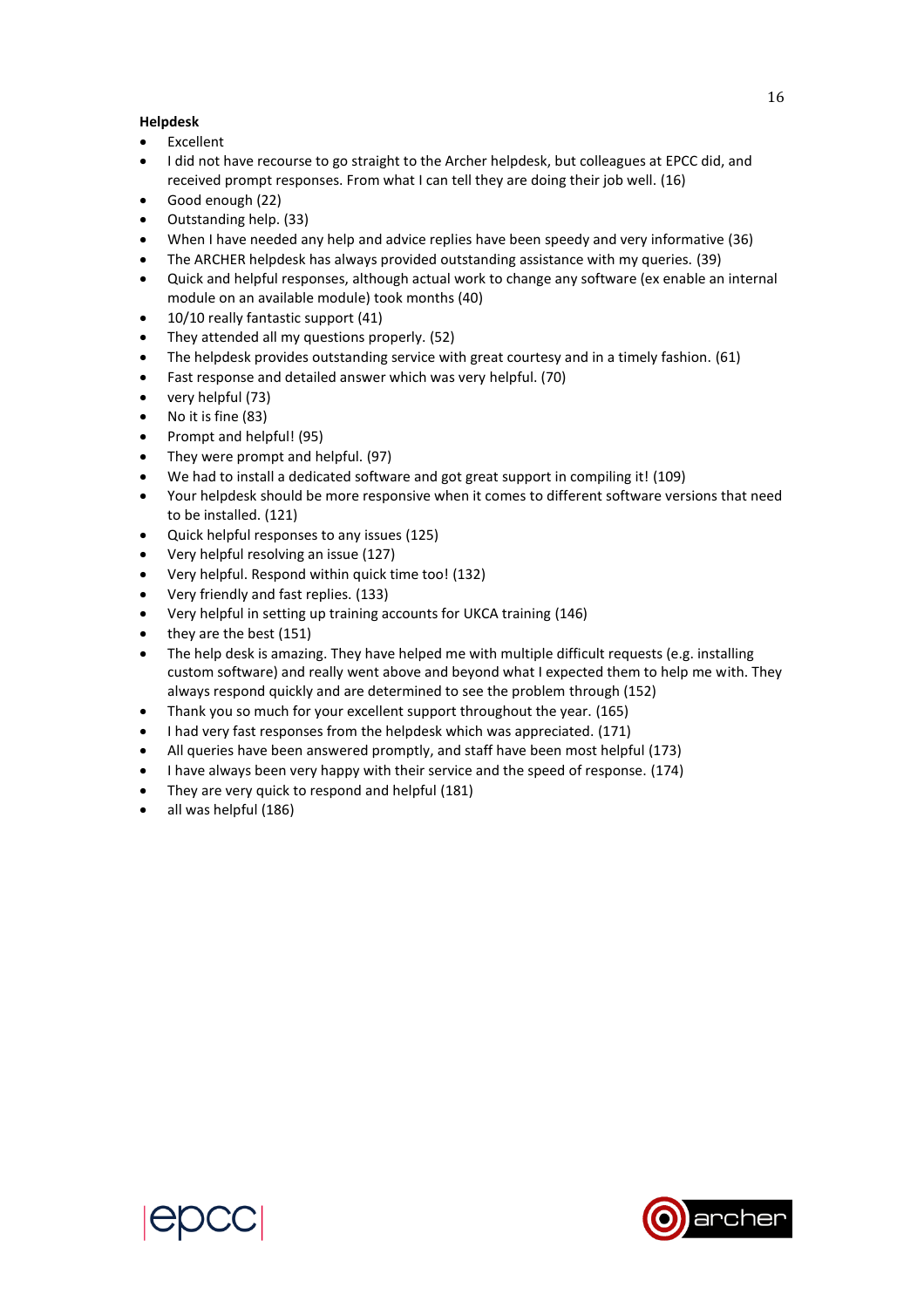#### **Documentation**

- Sometimes it takes time to find the necessary information, especially when it comes to craypat tools, but also with simpler things like resubmitting jobs, creating array of jobs and having dependencies on them. (15)
- Excellent comprehensive documentation (30)
- Not much (or any) documentation on molecular dynamics modules available (gromacs, Tinker, Tinker-HP, etc) (40)
- Documentation was generally good. It would be nice to have more examples on creating PBS submission scripts for various cases such. There was one situation where I needed to run on few cores and more nodes for memory reasons and struggled to get the code running. The support quickly addressed the issues though. (41)
- More detail about the compiling options for the compilers, when to use them and what they actually do. (52)
- Would need an update on the style (61)
- Need more information on python @ archer (73)
- There could be more on the nitty grity on the parallelization of sequential code. For example, how exactly a loop do or for i=1 to N is parceled up and sent to the different processors. I know the code to do that but it seems to work magically, and I prefer to understand what is going on more precisely. (83)
- There is a summary of the different queues, but it always takes me a little while to find it it's a little hidden (half way down a page). Perhaps there could be a separate page outlining it? (87)
- The various user guides (intro guide, full guide, best practices) are a little overlapping. It's not always clear which one is the best to consult. I think it would be more helpful to condense them. (95)
- Concise and comprehensive (97)
- when i was signing up via the EPSRC system and so forth I found it quite difficult to find the appropriate documentation, but that's probably more of a them problem than a you problem. (99)
- The command for cancelling a job, qdel, and using the term 'delete' for stopping a running job is not necessarily intuitive for an engineer using the system. I recommend using keywords and like 'stopping' , or 'cancel' around the description of the qdel command could help people find it quicker. (104)
- Intel Phi thread/help thread placement unclear (111)
- I was very glad to find the documentation spanned introductory as well as more advanced material, I found it well layed out and easy to use (114)
- some times it is obsolete and with broken links (115)
- Might be more clear on different python versions and associated libraries (119)
- I found not too much info on using qstat and related commands for monitoring jobs (not a problem though, but this could be placed more prominently) (133)
- Has not changed much, could be organised better. (138)
- needs some update in content and style (151)
- Update how to run NAMD (I only managed to get it to work after direct communication & help from James Gebbie as the online instructions were out of date) (158)
- I found the documentation and the user guide are a little confusing and I have do several clicks to find the information (167)
- Perhaps a simple COMMAND LINE script that reminds the user the different available queues and their resource limits (max wall time, max memory, max nodes, etc). In the same spirit as those command line tools at '/home/y07/y07/cse/epcc-archer-tools/bin/' (168)
- Documentation on website is set out helpfully and is easy to query which is good. (171)
- all was fine. Scheduling option (batch job sequences submission) examples for commonly used packages (like WRF or similar) would be very useful. (186)



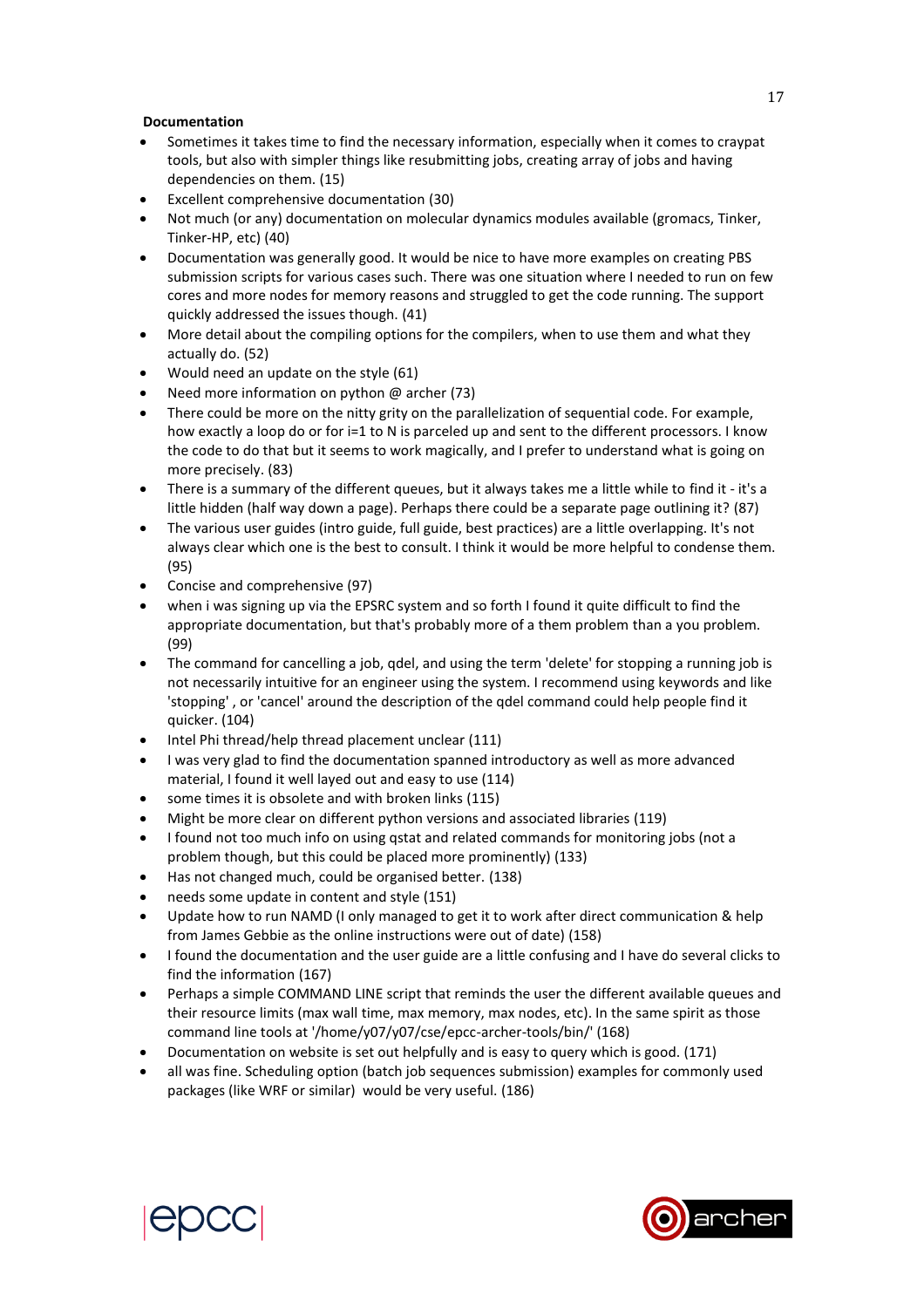#### **Website**

- the embedded Google search bar was a simple feature to have in the website, however if that comes with the usual "I give you this in exchange of all your information" ethos typical of Google I'm happy as it is (4)
- Search has got harder & finding eCSE reports is not easy as no obvious links. (14)
- Website too convoluted, I would appreciate more direct access to documentation. (34)
- Some more current webinars would be nice (36)
- sometimes difficult to find documentation (40)
- I could find everything I was looking for quite easily. The website is very functional. (46)
- Could be easier to get to the online training information (both pdfs and recorded lectures) (50)
- I really miss a "search" engine (52)
- Also in need of updating and redesigning (61)
- Search option could be improved (69)
- Font and layout is quite cramped and not very easy to navigate for visually impaired people (88)
- Provide a live feed of archer energy consumption (97)
- Training events are added and not emailed through to your contact list immediately, has caused me to miss a course I was eagerly waiting for. (103)
- ARCHER calculator and information were really helpful, especially when supporting students for HPC3-Europe applications. (109)
- see above. it looks old fashioned ((152)
- Can be very slow to generate reports (156)
- There is quite a lot of duplication of content from all of the various course materials. It would be great to have a clearly labelled "master" copy of the most current documentation and the rest just in an archive.e (164)
- May be a forum for user groups to post and answer questions (165)
- Maybe provide a user portal to track the HPC time, etc. (167)
- I have had no issue with the ARCHER website. (174)
- I find I have to talk students & pdras through it (182)
- all is rhite (186)

#### **Training**

- All the course leaders were very knowledgeable and while sometimes the course was a miss, then were able to adequately answer my questions after the training so I suggest always leaving a section for user issues, etc. (15)
- You can tell that the training provided comes from professionals that have had time to tune their teachings. The delivery of content, and the content itself is very good. At times, EPCC training materials and presentations are amongst the first search results when looking for information on technical concepts online (e.g. Cray's Aries network and its topology) (16)
- Good for the very beginning level users but I would like more immediate level HPC theory/ practicals and programming training (50)
- Increase online/distance learning and training providing some feedback (61)
- Need for more exercises (73)
- Attended MPI training at EPCC, which was excellent. (82)
- More sessions (97)
- The more the merrier! (103)
- I did not received training, but visitors to my lab did: they found it extremely helpful. (109)
- suggest to provide more training opportunities for beginners. (113)
- some times the material is obsolete. For example the Advanced OpenMP doesn't treat enough the offloading that plays an important role in the modern applications (115)
- Intermediate course on using HPC required courses go from beginners to very very specific. There doesn't seem to be an in-between course. Also a general course on how HPC work. (141)
- training in data management, workflow, new software (151)
- A more in-depth python course would be much appreciated (153)



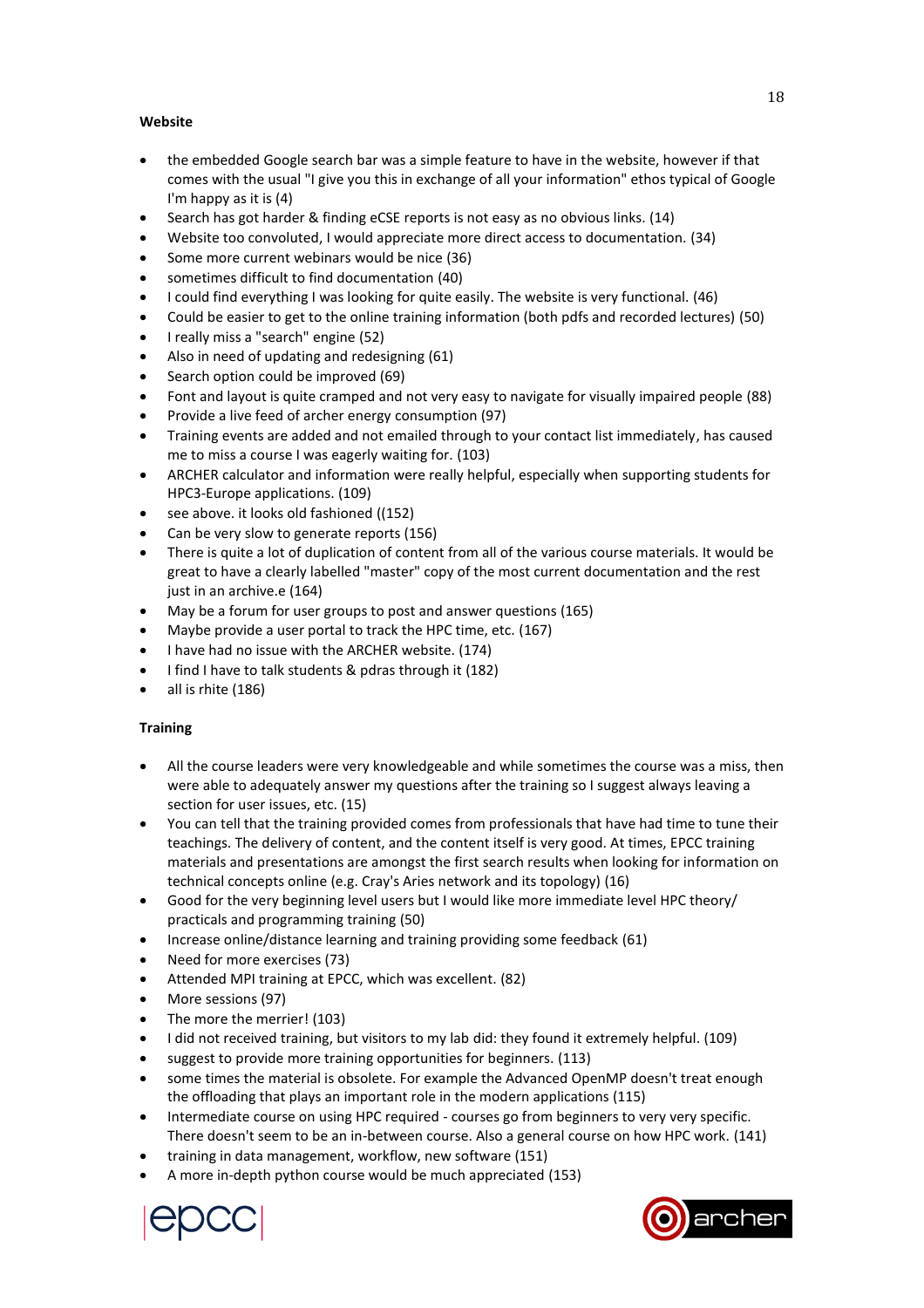- (1) More courses on [near] Warwick University! (2) Wish the courses lead to an official certificate, such as that in Canada's SCINET<http://bit.ly/2LZIQ5R> (168)
- My PhD students and post-docs who attended the ARCHER Training sessions have said that they were very pleased. (174)
- Add an N/A option here on the survey (176)
- Adrian Jackson has a charisma in explaining HPC and MPI concepts. (178)
- Training events especially with on-line remote connection are very useful (186)

#### **Webinars**

- 'case studies' from researchers who have used ARCHER to discuss work that has resulted in recent publication (36)
- I like it when they are made available (as an archived resource) for people who weren't able to attend the webinar live (40)
- Need for more in depth webinars on HPC (73)
- I'd be interested in more tutorials on parallel profiling on ARCHER/Cirrus. (75)
- Attended one on git version control. Did not find it extremely useful as it just taught the basics, rather than aspects like collaboration on code. (82)
- I'm going to start going through some of these RSE ones as they look like they might be of the right level to get me interested in the nitty gritty. Will report back in the next survey. (99)
- (based on one sample) (100)
- Thanks for all the efforts to make these facilities available to users. Very useful and inspiring. (165)
- More pin-point (and concise) virtual tutorials would be very useful. (174)
- Attendance appears low (182)
- all I attend were great (186)
- useful (187)

#### **Online Training Material**

- I am not aware of this material (40)
- Can you please record more lectures with online slides to allow for easier self-study for those who can't attend in-person training sessions (50)
- Well explained (52)
- Not enough actual coding, to much focussed on hardware. (83)
- Might be worth summarising some of the training into summary online multiple choice questions to allow us to revisit and refresh important points (103)
- I wish there was more online video training materials with good production value (151)
- Thanks for all the efforts to make these facilities available to users. Very useful and inspiring. (165)
- This is in line with the above (14 and 15). (174)
- very good (186)